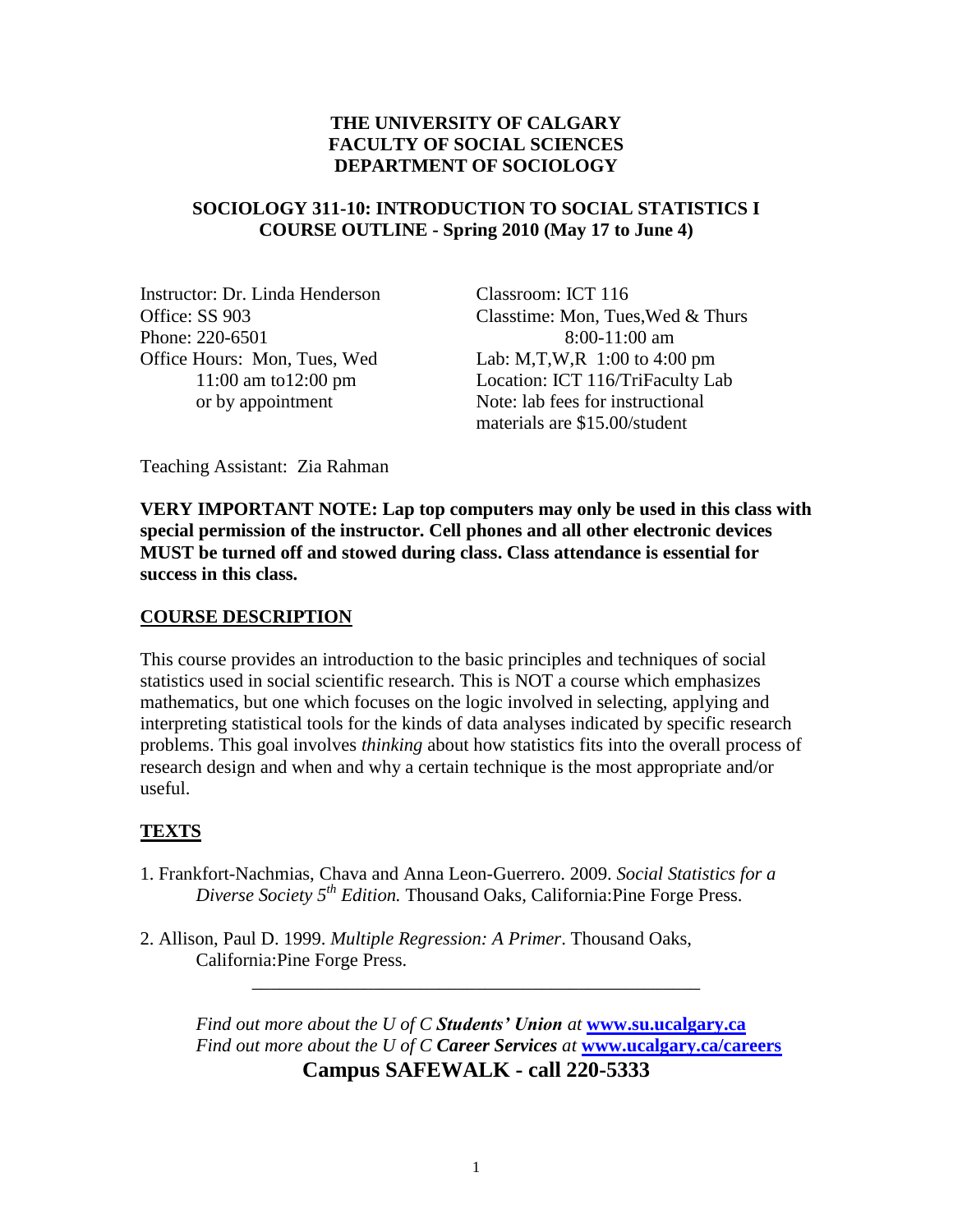### **COURSE SCHEDULE**

#### SECTION 1: INTRODUCTION

1. The BASICS *see* F-N & L-G - Chpt 1

- what is/are statistics
- descriptive and inferential statistics
- the role of statistics in social research
- MEASUREMENT

#### SECTION 2: DESCRIPTIVE STATISTICS FOR ONE VARIABLE

| 2. Organizing and Presenting Univariate Data<br>- frequency distributions<br>- graphs                                    | see F-N & L-G - Chpt 2, 3 |
|--------------------------------------------------------------------------------------------------------------------------|---------------------------|
| 3. Describing Univariate Data<br>- measures of central tendency<br>- measures of dispersion<br>- shapes of distributions | see F-N & L-G - Chpt 4, 5 |
| 4. Calculating and Interpreting Standard Scores                                                                          | see F-N & L-G - Chpt 9    |

# SECTION 3: DESCRIPTIVE STATISTICS FOR TWO VARIABLES

- 5. Nominal and Ordinal Variables *see* F-N & L-G Chpt 6, 7 - criteria of causality - contingency tables - measures of association 6. Interval/Ratio Variables *see* F-N & L-G - Chpt 8, - scatterplots - correlation (Pearson's r)
	- simple linear regression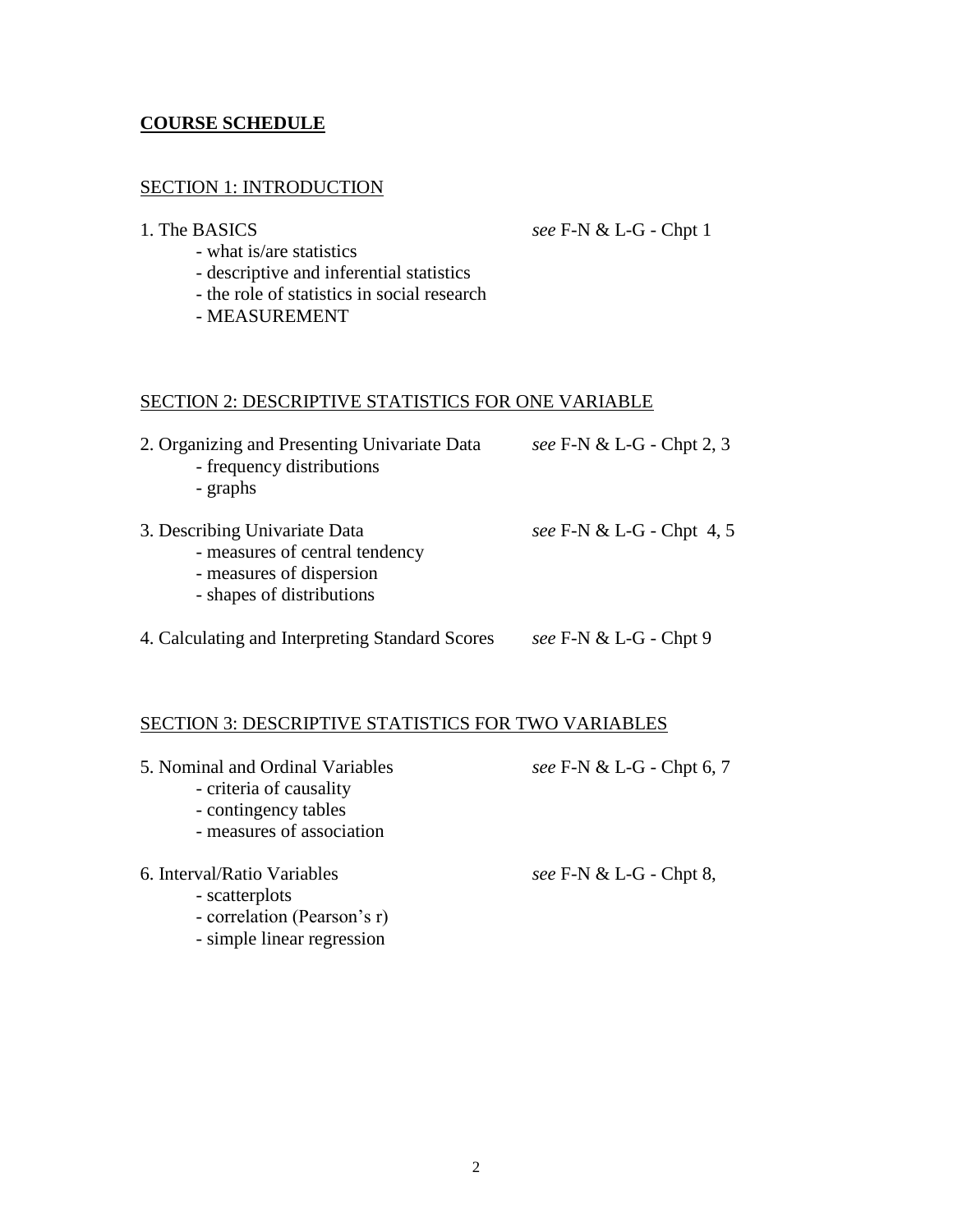### **STUDENT EVALUATION**

| Test #1, Wednesday, May 19, 2010 |       | 25%  |
|----------------------------------|-------|------|
| Test #2, Thursday, May 27, 2010  |       | 25%  |
| Lab Assignments                  |       | 20%  |
| Final Test, Friday, June 4, 2010 |       | 30%  |
|                                  | total | 100% |

IMPORTANT NOTE: To obtain a passing grade in this course, the following requirements must be met:

1. All lab assignments must be handed in.(i.e., The lab assignments are MANDATORY.) 2. A passing grade on the final exam must be achieved.

University of Calgary regulations (as outlined in the University of Calgary Calendar) will apply in the case of plagiarism, missed exams or assignments. Calculators may be used for all tests.

*The Freedom of Information and Protection of Privacy (FOIP) Legislation disallows the practice of having students retrieve assignments from a public place, e.g., outside the instructor's office, from the department office, etc. Term assignments must be returned to the students individually, during class, or during the instructor's office hours; if students are unable to pick up their assignments from the instructor, they may provide the instructor with a stamped, self-addressed envelope to be used for the return of the assignments.*

| Letter Grade | % Range      | Letter Grade | % Range    |
|--------------|--------------|--------------|------------|
| A            | 90 or higher | C            | 63-66      |
| $A-$         | 85-89        | $C_{\tau}$   | $59 - 62$  |
| $B+$         | 80-84        | $D+$         | 54-58      |
| B            | 76-79        |              | $50 - 53$  |
| $B -$        | $72 - 75$    | F            | 49 or less |
|              | 67-71        |              |            |

# **LETTER GRADE ASSIGNMENT**

Students who achieve overall numerical grades of 95% or higher will have A+ recorded on their official transcripts. Please note that grades in this course are NOT negotiable

NOTE: There will be no class or lab on Monday, May 24, 2010 (Victoria Day).

**IMPORTANT NOTE:** Please see the next page for Department of Sociology Mandatory Information for Course Outlines